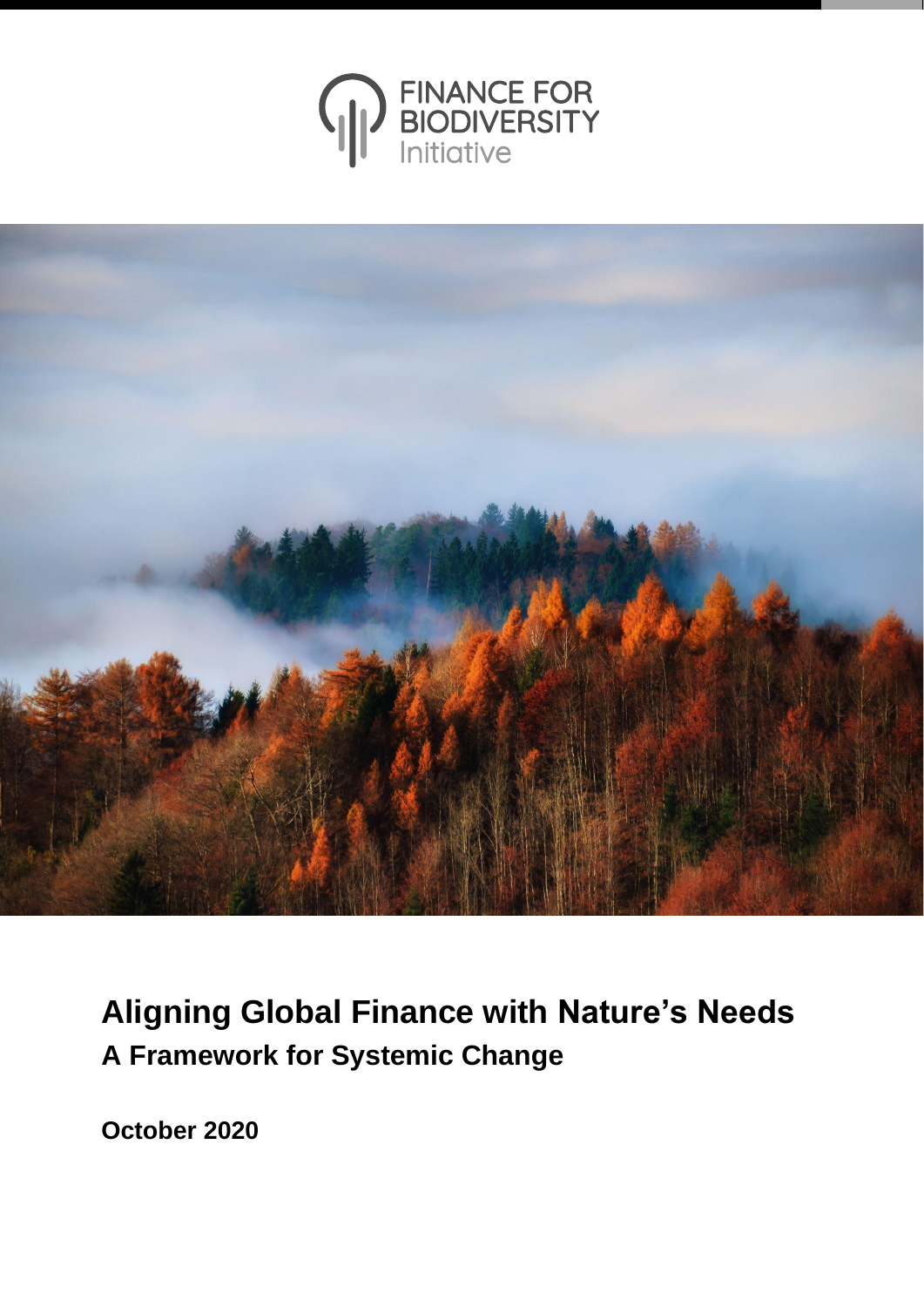

#### **About this Paper**

**Aligning Global Finance with Nature's Needs: A Framework for Systemic Change** is the second white paper released by Finance for Biodiversity (F4B). It builds on our first white paper, *Towards a Common Framework at the Nexus of Financing and Biodiversity*, released in April 2020. These and other publications can be downloaded at [https://bit.ly/3dJfzYj.](https://bit.ly/3dJfzYj)

**Aligning Global Finance with Nature's Needs: A Framework for Systemic Change** is based on the learning from F4B's portfolio of activities. It has been prepared by Robin Smale and Simon Zadek, along with team members including Charlie Dixon, Jeremy Eppel, Jason Eis, Liz Gallagher, Mark Halle, Rupesh Madlani, Nathalie Nathe and Philippa Wisbey. Many thanks to the many individuals who provided valuable feedback and insights throughout the preparation of this paper.

Comments are welcomed. Please direct these to:

**Robin Smale:** [robin.smale@vivideconomics.com](mailto:robin.smale@vivideconomics.com)

**Simon Zadek**: [sizadek@gmail.com](mailto:sizadek@gmail.com)

#### **About Finance for Biodiversity**

Finance for Biodiversity (F4B) aims to increase the materiality of biodiversity in financial decisionmaking, and so better align global finance with nature conservation and restoration. F4B is advancing five workstreams that create and amplify the feedback signals that increase the value of biodiversity in private and public financing decisions:

- Market efficiency and innovation
- Biodiversity-related liability
- Bridging biodiversity policy and financial rules and behaviour
- Citizen engagement and public campaigns
- Responses to the COVID crisis

For more information, visi[t www.f4b-initiative.net.](http://www.f4b-initiative.net/)

F4B is funded by the MAVA Foundation, which has a mission to conserve biodiversity for the benefit of people and nature.

This work is licensed under

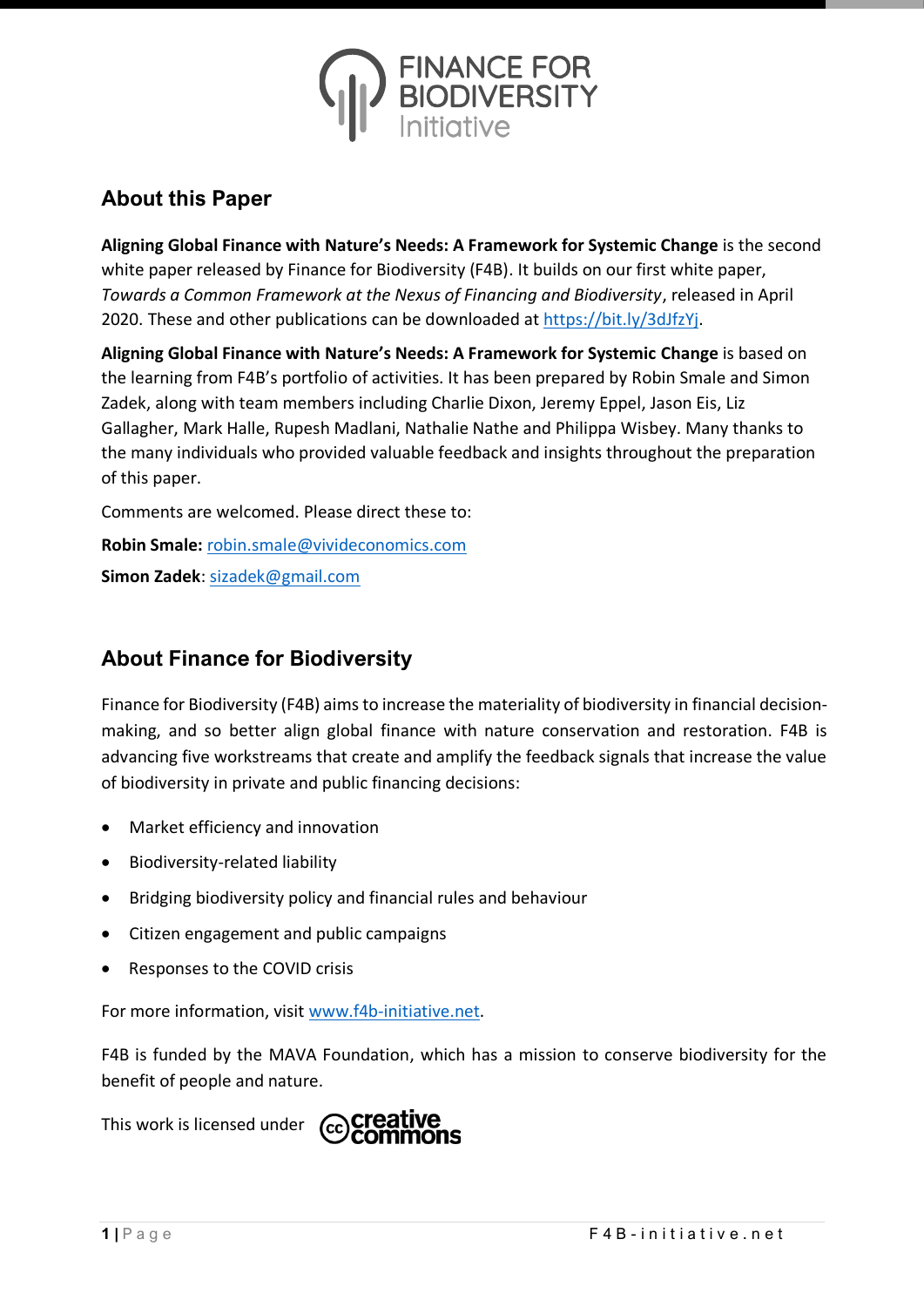

## **Aligning Global Finance with Nature's Needs** A Framework for Systemic Change

## **Executive Summary**

*Today's global financial system is funding the destruction of the natural world*. This undermineslong-term human well-being and economic prosperity, and eventually will make our planet uninhabitable. Change is needed to ensure that the planet's biodiversity is no longer the loser, and can support sustainable development.

*Growing efforts to improve biodiversity-related financial risk analysis and disclosure are to be welcomed, but alone will be too little, too late*. Today's misalignment reflects broader weaknesses and failures in the global economy, including the design of global finance, both private and public. Bolder, systemic solutions are needed that provide the feedback signals that will be make biodiversity material to financial decision-making.

*Systemic solutions require the transformation of financial markets and public finance*, rules established through law, regulations and standards, and norms and therefore the behaviour of citizens and institutions. There is no one 'silver bullet' that can deliver such solutions, and we cannot rely on broad, long-term policy and business commitments alone to catalyse the changes needed.

*Interventions that can drive more rapid, systemic change are, however, possible*. *Finance for Biodiversity* has distilled the insights, experience and expertise of many working at the nexus of finance and biodiversity into a framework for action in aligning finance and biodiversity. The framework is made up of six core elements, along with specific recommendations that we believe exemplify how to ambitiously advance each element in practice. Each element seeks to overcome the current weakness or outright absence of feedback signals needed to drive financial decision-making to value biodiversity.

*Finance for Biodiversity considers that implementing the framework effectively would result in global financial flows being consistent with the protection and restoration of biodiversity. Without these changes, the financial system will remain a keystone part of the problem.*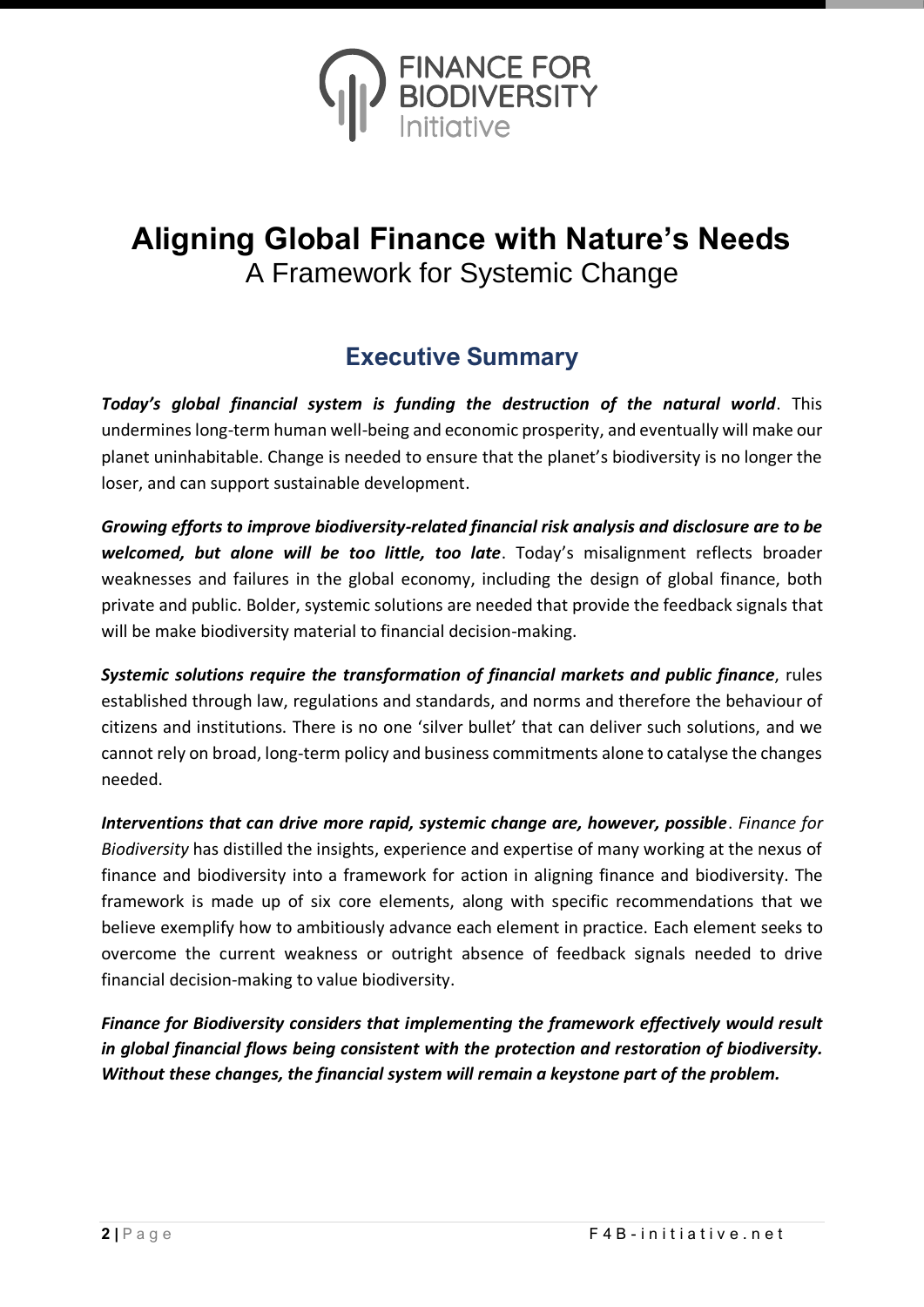

## **Time for Change**

*The species extinction rate over the last 50 years has reached 1,000 times its background rate*. Species abundance, ecosystem integrity and genetic diversity have all been driven downwards by land-use change, over-exploitation, climate change and pollution.

*A radical reduction in pressure on biodiversity can only be brought about by systemic change in the production and consumption of goods and services* that impact on the natural environment. This can take place only if the lifeblood and guiding force of the global economy – finance (both private and public) – is aligned with nature's needs, and so with our needs from nature.

*Biodiversity is deemed by financial decision-makers to be largely immaterial*. The basis on which private and public actors invest, notably in biodiversity-intensive sectors such as mining, agriculture, forestry and fisheries, systematically under-prices access to, depletion of, and economic value created from ecosystem services. Such under-pricing is fundamental to how much of the modern economy, private and public, works. Cheap food, fast fashion apparel, disposable consumer goods and extensive waste exemplify 'business as usual' economic activities that depend on under-pricing, depleting and destroying biodiversity.

*Citizens are both complicit in and ultimately victims of this systemic failure*. As consumers, taxpayers, voters and investors, they largely choose to turn a collective blind eye, whether through lack of information or because they are too far removed or disempowered from the use of their own money. Governments rarely seek to overcome such short-term, myopic behaviour, preferring to sustain tax, subsidies and procurement regimes that damage biodiversity and the long-term interests of those they represent. Private intermediaries of citizens' finance too often also 'go with the flow', choosing to satisfy, at best, their clients' narrower, shorter-term interests.

*More recently, much has been said, and some actions taken, in advancing a sustainable financial system* – that is, one that delivers finance aligned to sustainable development. Climate change, and the associated dangers and risks, has been the trigger for many of these developments. Leading figures from the policy, regulatory and private financial communities have argued for the need for a 'reset' in how global finance works, from the metrics it uses to the design of tools, standards and governing arrangements. As a result, finance is becoming more responsive to such climate risks, although much still remains to be done.

*Such developments demonstrate that it is entirely possible to shift the financial system to take account of what are currently problematic externalities*, but that it needs change by many actors at multiple levels that in turn requires them to improve their understanding of their roles as well as retool their capabilities. Fortunately, global finance is in any case in flux, not least from the combined impacts of the Great Financial Crisis and the current COVID crisis, and the disruptive influences of digitalisation and broader geopolitical shifts. In already being subject to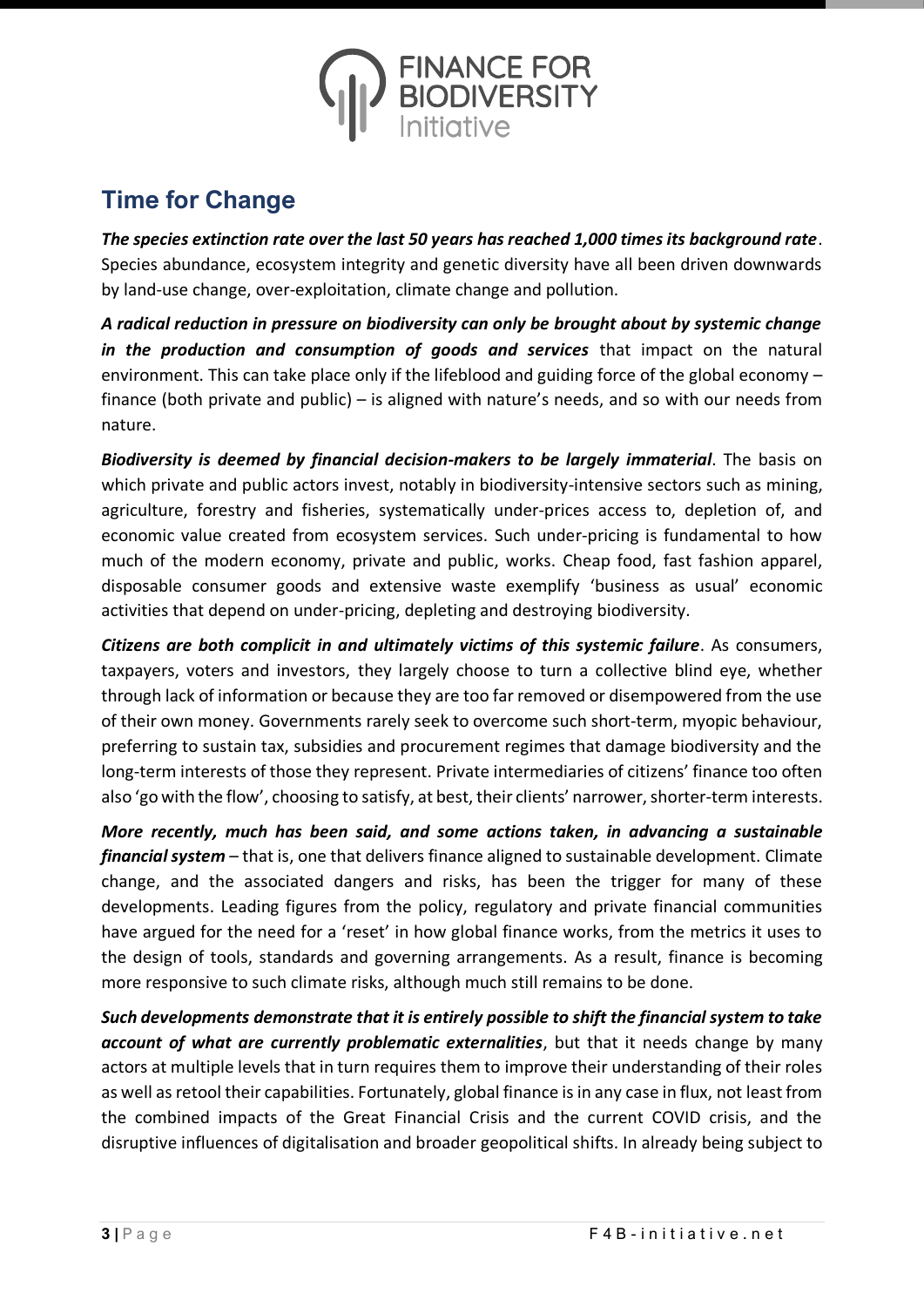

such transformations and building on the experience gained at the nexus of climate and finance, introducing new, critical variables such as biodiversity, becomes easier, or at least less difficult.

*Systemic change is not a matter of designing and executing according to a fixed blueprint*. Complex, dynamic systems and associated uncertainties require more nudges, more experimentation and more iterative steps linked to rapid learning. Understanding that we need to transition along uncertain pathways should not, however, become an excuse for degenerating into small-scale pilots and incremental ambitions in practice.

Nuanced nudging and ambitious action need to go hand in hand in changing processes, capabilities and expertise, and in introducing new liabilities, incentives, controls, standards and flows of data. Offered here is a way of finessing these needs by implementing a framework for action that can deliver the systemic change needed in the alignment of global finance with nature's needs, and so with our needs from nature.

#### *The Framework for Aligning Global Finance with Nature's Needs is made up of six, core elements*. These elements, individually and taken together, seek to:

- Introduce absent, and/or improve on existing, weak feedback signals that significantly increase the materiality of biodiversity in private and public financial decision-making.
- Make financing that results in net biodiversity loss less attractive, and financing that results in no net loss or net positive biodiversity outcomes more attractive.
- Advance and align the narrower 'financial risk' lens of traditional, private financial intermediaries, and the broader 'impact' lens that concerns policy and a growing community of private financing actors.

Each element can be advanced individually and make a significant difference. Taken together, however, they would take us a long way forward in aligning global finance with nature's needs.

There are many possible routes for implementing each element, and learning over time will help us understand which are most effective. That said, we have provided for each element two routes that we consider as exemplifying what is possible in advancing ambitious action.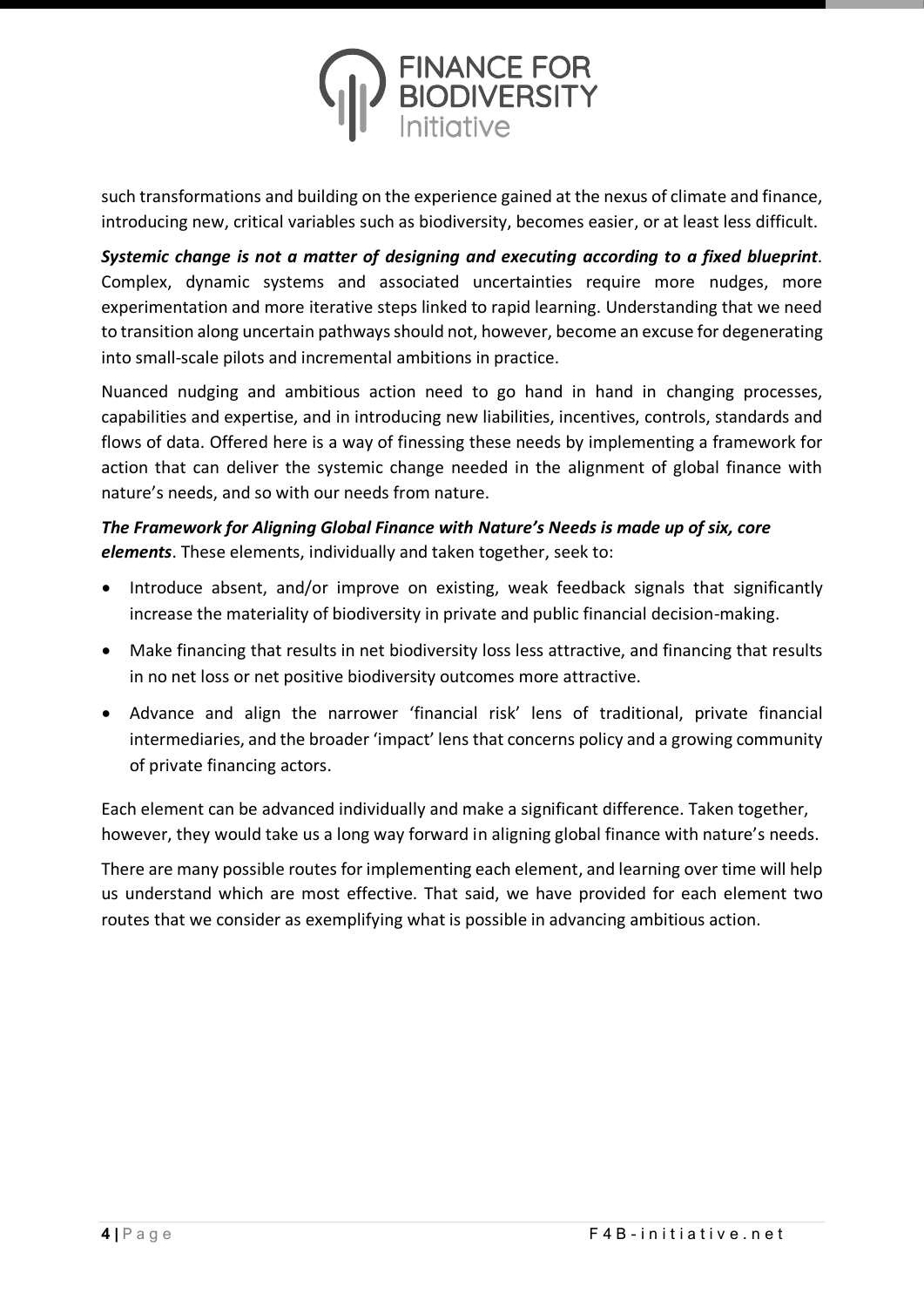

#### **Framework for Aligning Global Finance with Nature's Needs**

- **1. Advance Citizens' Biodiversity Choices**: financial institutions should take account of citizens' individual and collective biodiversity-related rights and preferences in their financing decisions.
	- Financial institutions inform and empower citizens to make biodiversity-related choices, as savers, lenders, insurers, consumers, voters and taxpayers.
	- Regulators require financial institutions to adopt compliance processes to respect the heritage rights of indigenous communities to biodiversity stewardship and use, and to respect their traditional livelihoods.
- **2. Disclose Impacts on Biodiversity**: financial institutions should publicly disclose actual and expected biodiversity impacts and associated risks.
	- Financial institutions make the data and assumptions underlying reported impacts and risks publicly available, to enable effective citizen and shareholder action, and to facilitate the setting of effective standards, policies and regulation.
	- Regulators require financial institutions regularly and publicly to report the biodiversity impact of their entire balance sheets, and to stress-test expected biodiversity risk.
- **3. Create Liability for Biodiversity**: legal systems should make financial institutions liable for biodiversity impacts.
	- Legislators extend liability for biodiversity damage caused by companies to their banks and other financing institutions.
	- Regulators require financial institutions and corporates to establish biodiversity protection as a public fiduciary responsibility of company directors in their corporate governance.
- **4. Align Public Finance with Biodiversity**: governments and public agencies should transparently align all public finance to biodiversity-related policies, goals and commitments.
	- Governments eliminate or reform all biodiversity-negative subsidies and taxes and develop and scale up incentives for biodiversity restoration.
	- procurement, investments and financial instrument design, sovereign debt arrangements and monetary practices.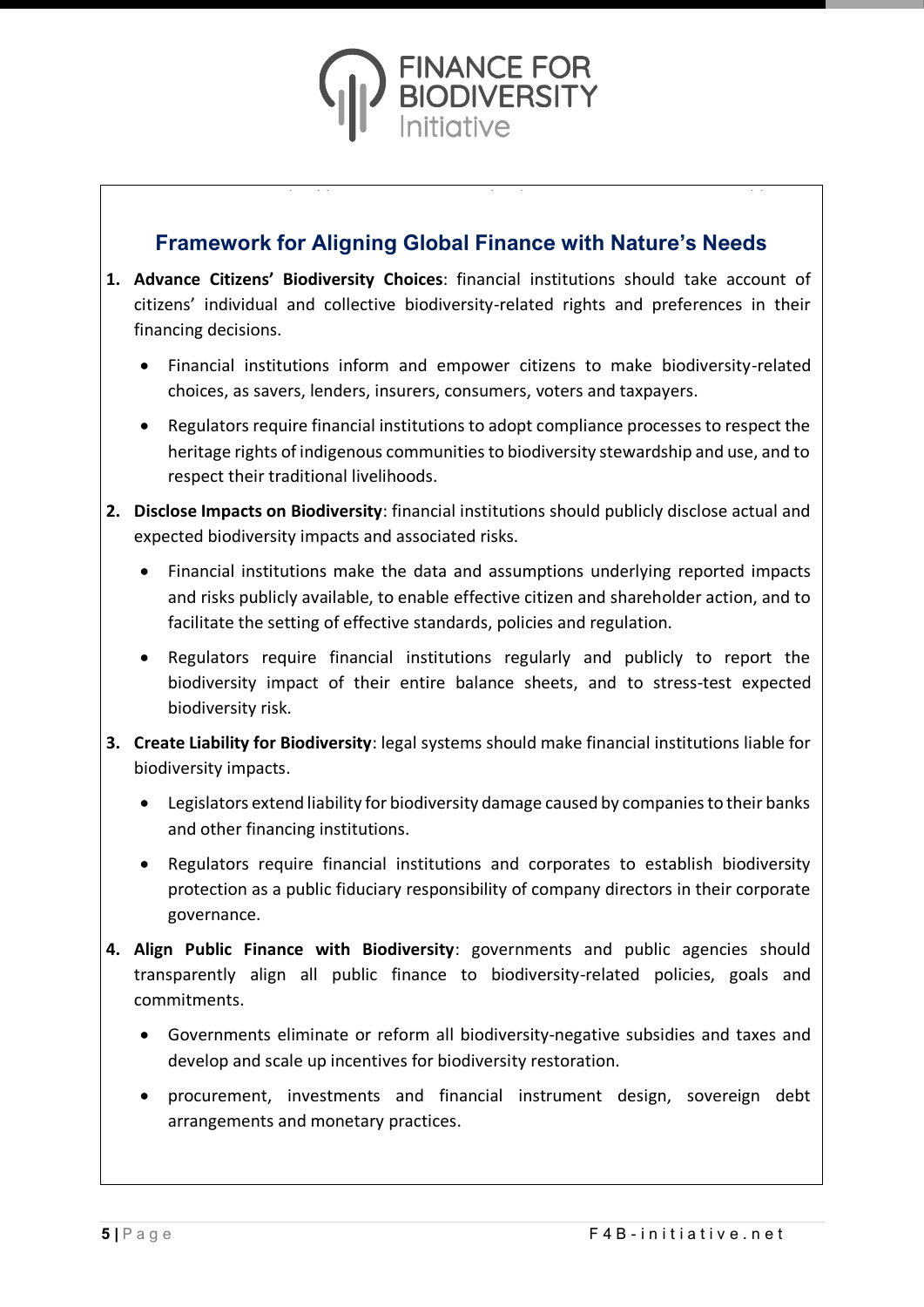

#### **Framework for Aligning Global Finance with Nature's Needs (cont.)**

- **5. Align Private Finance with Public Policy**: financial institutions should ensure that their activities are consistent with biodiversity-related public policies, goals and commitments.
	- Financial institutions align their financing with biodiversity-related public policies and international commitments – for example, through assurance of net gain of biodiversity and ecosystem services.
	- Regulators require financial institutions to align their financial practices, including the design of financial instruments, offers and services, with the biodiversity-related public policies and biodiversity-related international public policy commitments in jurisdictions where they operate.
- **6. Integrate Biodiversity into Financial Governance**: institutions governing global finance should ensure that financial institutions effectively steward biodiversity.
	- Governance arrangements, including mandates, instruments, and the basis on which governing bodies are held to account, should be demonstrably responsible, capable and effective in stewarding the impact of finance on biodiversity.
	- Financial governance institutions, including financial regulators and monetary authorities, standards setters, and those with fiduciary responsibilities for financial assets, should publicly explain the past and likely impacts of their decisions and actions on biodiversity.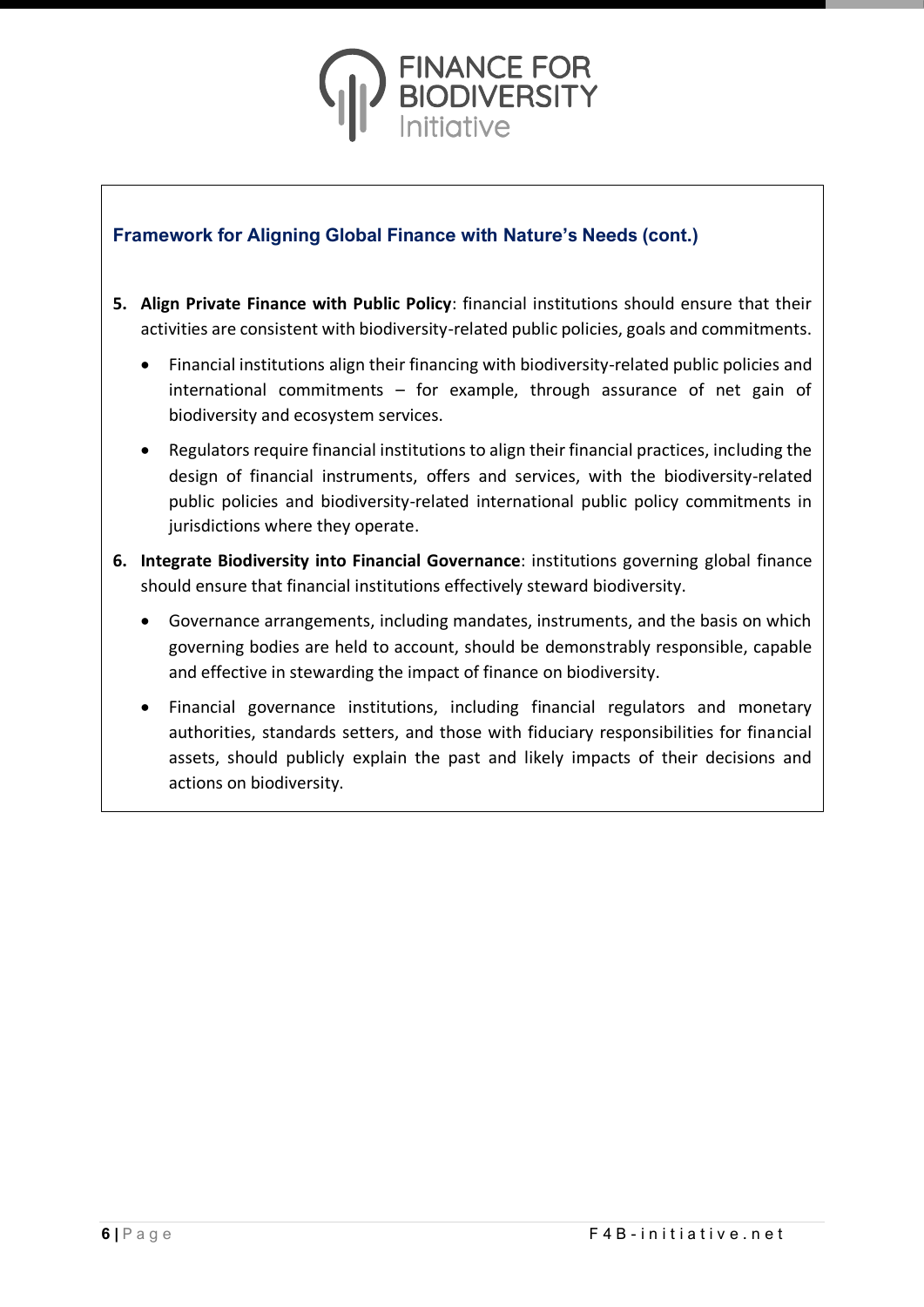

#### **Notes on the Framework**

#### **Advance Citizens' Biodiversity Choices**

Citizens are the ultimate owners of the world's financial assets, as well as being members of the families, communities and nations that live within and depend upon nature and biodiversity. They should have rights, information and mechanisms to make decisions on how their money is deployed, as savers, investors, those insured, consumers, taxpayers and voters. Financial institutions should enable this, and financial regulators should ensure sufficient compliance processes.

Citizens as savers and investors will often be interested in off-the-shelf investment products and traditional asset class criteria. However, they are also interested in investing for better social, economic and environmental outcomes. Consumer spending is increasingly informed by a wide range of non-price considerations, including the impact of production and use on nature and climate. It is increasingly recognised that our society, economy and planet are intertwined, as highlighted by a COVID pandemic linked to human encroachment on the natural world.

Citizens in some instances already have rights to be informed about how their money is being used, such as under European pensions legislation which legally requires them to be consulted. Regulators should enable similar, wider scrutiny by taxpayers of public finance, including public procurement, and the less visible but highly significant public acquisition by central banks of corporate bonds. Most recently, civil society organisations have probed the potential impact on the natural world of the massive pandemic-related public stimulus funds, demonstrating public appetite for such scrutiny.

Indigenous peoples, meanwhile, count biodiversity and nature as part of their heritage and wealth, and have proven themselves capable stewards. Governments should grant them rights to play an active role in managing this wealth. The licensing of a financial institution should prevent it from exploiting irreplaceable natural heritage, the cumulative consequences of which could amount to ethnocide or cultural genocide.

Calls for a more citizen-centric finance align well with technological advances. Digitalisation can be a game-changer in empowering citizens in financial decision-making. Crowd-funding, peerto-peer lending and robo-investors are examples of emerging mechanisms for enabling savers and investors to choose how their money is used. Radical increases in accountability can be secured through digitalised transparency, with significant advances made in the sphere of public spending.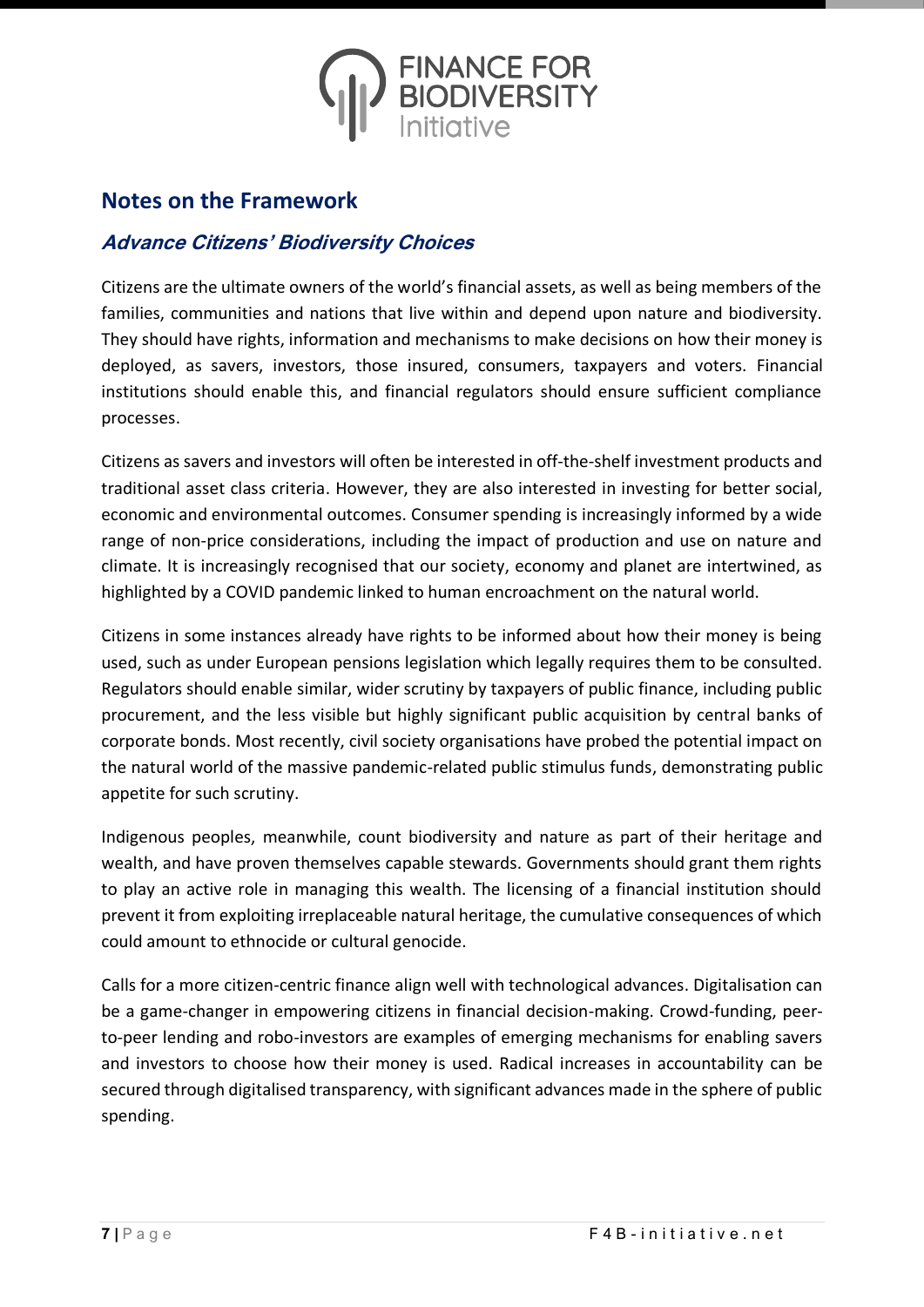

#### **Disclose Impacts on Biodiversity**

For the financial system to function efficiently and be accountable to the ultimate asset owners and intended beneficiaries, it needs good quality, standardised information which can be costefficiently accessed and used and effectively communicate. This is true for traditional private intermediaries focused on measuring and valuing risks and opportunities. It is also true for those focussing on broader measures of biodiversity impacts.

Developing effective risk and impact measurement and reporting tools and standards is the starting point for much mainstream work at the nexus of finance and biodiversity. The newly established Informal Working Group (IWG) is taking forward the design phase of the Task Force for Nature Related Financial Disclosure (TNFD). Whilst drawing on the experience of the Task Force on Climate Related Financial Disclosure (TCFD), the IWG is considering a broader scope that takes account of opportunities, dependencies and nature impacts as well as financial risks, involving policy-makers, development finance institutions and financial regulators.

It is possible to anticipate future liabilities consistent with long-term public policy targets and action. Long-term investors would build these risks into their investment management strategies. Otherwise, risk-based metrics for investors are 'lagging', capturing at best what is already material. It is essential to close the circle, where long-term liabilities for damage drive current financing decisions that enhance biodiversity. Metrics can play a role in changing the financial system only if they are part of a process of creating, rather than merely seeking to demonstrate, materiality.

Biodiversity as a new dimension to financial asset management, new data reporting obligations, and new methods and data infrastructure to support that reporting, will be necessary. Financial institutions should be required to publicly disclose actual and expected biodiversity impacts and associated risks, thus enabling effective citizen and shareholder action. Furthermore, the prudential system, which ensures that financial institutions carry enough capital to maintain liquidity and solvency, should require these institutions regularly to assess and publicly report biodiversity impacts, and stress-test the biodiversity risks of their entire balance sheets.

Building and ensuring effective access and use of relevant data will underpin success in effective disclosure. Biodiversity data will often come from public sources, and requires taxonomies and standards and enabling data platforms to ensure appropriate, cost-effective, timely availability and use. Securing the broadest possible access to relevant biodiversity data will help to enable policy makers, regulators and the public to hold financial institutions to account for the biodiversity impacts of what they finance.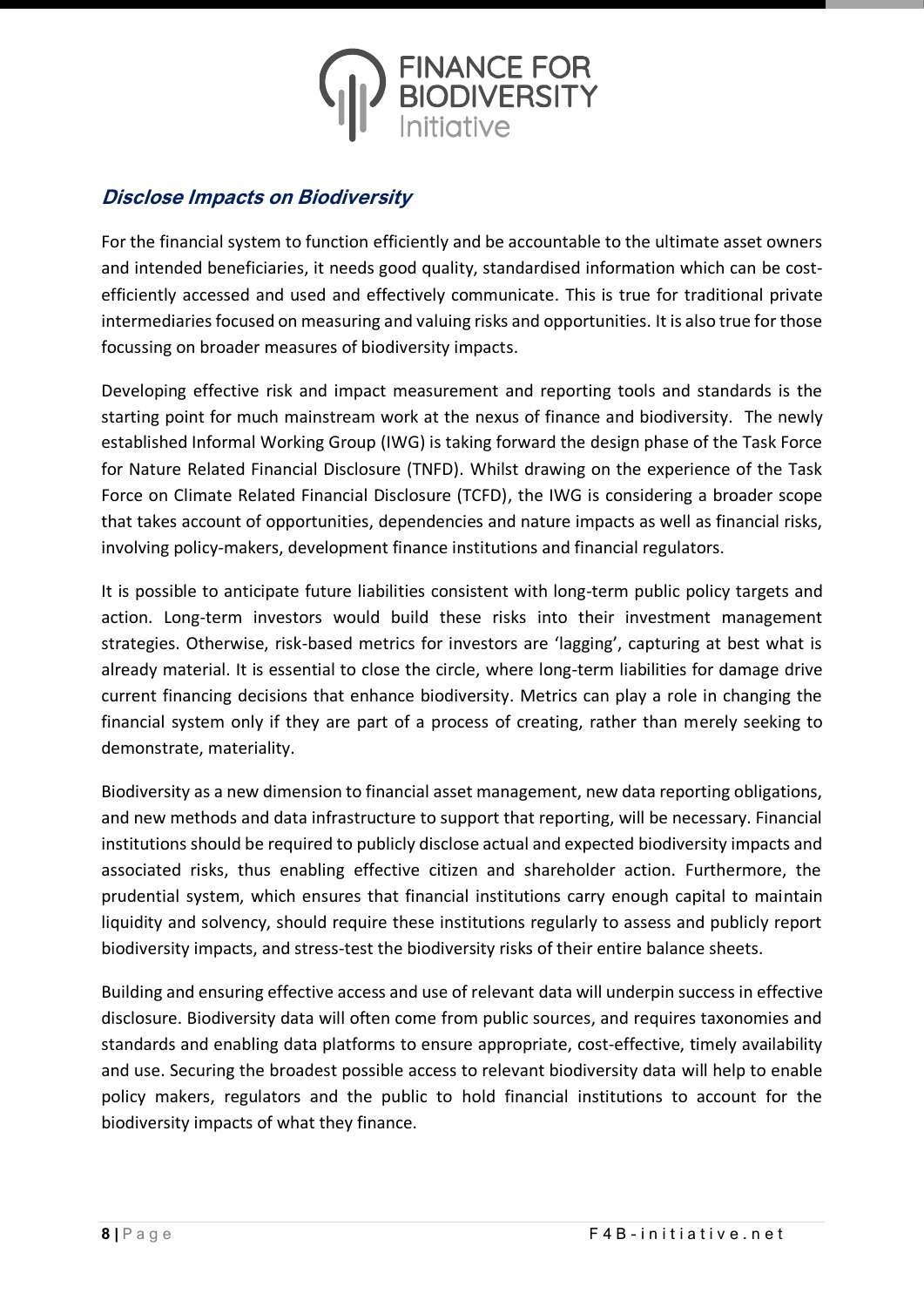

#### **Create Liability for Biodiversity**

The materiality of biodiversity impacts depends in part on associated liabilities. Liabilities might arise through the application of the rule of law and relevant regulations and standards. Moreover, future possible liabilities may be a relevant driver of materiality, notably in jurisdictions that tend to favour intense, extended litigation. Liability may be direct, a matter of breaking rules concerning biodiversity, or indirect, such as where biodiversity loss is linked to illicit financial flows and other criminal activities.

There is no compelling logic, in practice or theory, to support the restriction of liability to the businesses that directly cause biodiversity loss. Their sponsors – notably their financiers – need to be jointly culpable. Limited liability may constrain the risk to arm's-length shareholders, and of course all financiers face the risks of financial loss due to the failure of business that they finance. Beyond that, however, is the matter of liability, particularly for those providing loans and debt.

Extending liability to the providers of finance is an important route for crystallising material risks on the balance sheets of financial institutions of the biodiversity loss resulting from the activities that they finance. Without this, financial institutions may continue to finance profitable businesses (and governments) in the knowledge that they are destroying biodiversity, illegally or otherwise. There are widely accepted precedents for such extended liability. Banks today can be held legally liable for providing financial services to international organised crime gangs, assisting enemy governments, corrupting governments, and complicity in bribery.

This approach must be applied to liability for biodiversity-related damage, which would establish the right economic signals to ensure that financial institutions take biodiversity more fully into account. Extended environmental lender liability has been shown to work. Brazil's National Environmental Policy Law, together with jurisprudence from the Superior Court of Justice and the higher courts of the Brazilian States, creates clear rules and precedents, making it incumbent on lenders not to lend to projects that cause damage.

Enhanced liability of financiers can be established through many routes. Much has been done over recent years to expand the definitions and interpretations of fiduciary responsibility, in many instances to ensure that businesses take greater account of important, but possibly not financially material, social, economic and environmental matters. To date, these initiatives have not in the main been applied to financial institutions, let alone biodiversity. Such moves would be all the more effective if linked to an enhanced obligation to consult the asset owners and intended beneficiaries, and to extend such transparency and consultation obligations to savers and those taking out insurance.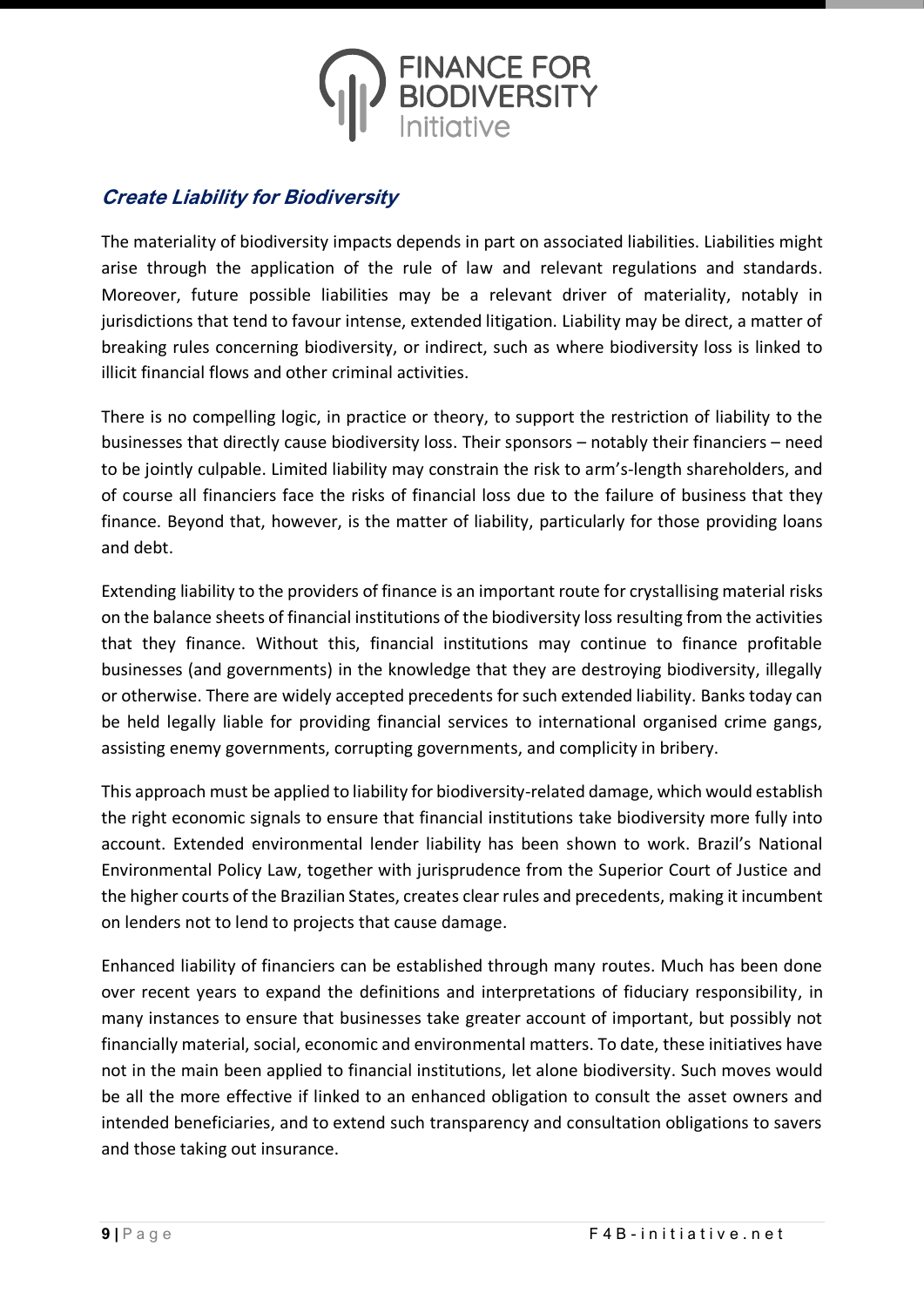

#### **Align Public Finance with Biodiversity**

Public finance is almost always the largest single-originated flow of finance in any economy, averaging about 20% of GDP internationally. It therefore has major, direct impacts on biodiversity, as well as its indirect effects through its influence on the shape of every economy. Most governments have value-for-money procurement criteria, which in many instances include broader policy considerations. Moreover, growing numbers of governments are adopting 'green' criteria in financing decisions, which can protect biodiversity.

Public finance remains, however, decidedly un-green, and in only rare cases, often on the margin of funding, is it sensitive to impacts on nature. So-called 'blended finance', combining public and private finance to secure public interest outcomes, has an oft-ignored dark side: agricultural and fishing subsidies, which are often distributed through development financial institutions in the form of grants, technical assistance and concessional loans.

Green criteria have been widely debated, and at times applied in major public stimulus and recovery programmes in response to the COVID crisis. Yet most of these programmes are 'nature-negative', highlighted by the Green Stimulus Index produced by Vivid Economics as part of F4B. Central banks' bond-buying programmes, the second stimulus pillar of many major economies, have in the main declined to consider green, let alone nature-specific, criteria.

Governments must eliminate all biodiversity-negative subsidies and taxes. As the Conference on Biological Diversity (CBD) resource mobilisation report argues, it is essential to 'eliminate or reform incentives, including subsidies, that are harmful to biodiversity; develop and scale up disincentives for actions that are harmful to biodiversity; and develop and scale up incentives to encourage biodiversity-positive actions'.

Moreover, governments need to integrate biodiversity impact criteria into public procurement, public investments, sovereign debt arrangements, and monetary practices such as asset purchases within quantitative easing programmes. And public financial institutions, central banks, regulators, public services and finance ministries must all align their policies and practices with biodiversity-related public policies and biodiversity-related international public policy commitments.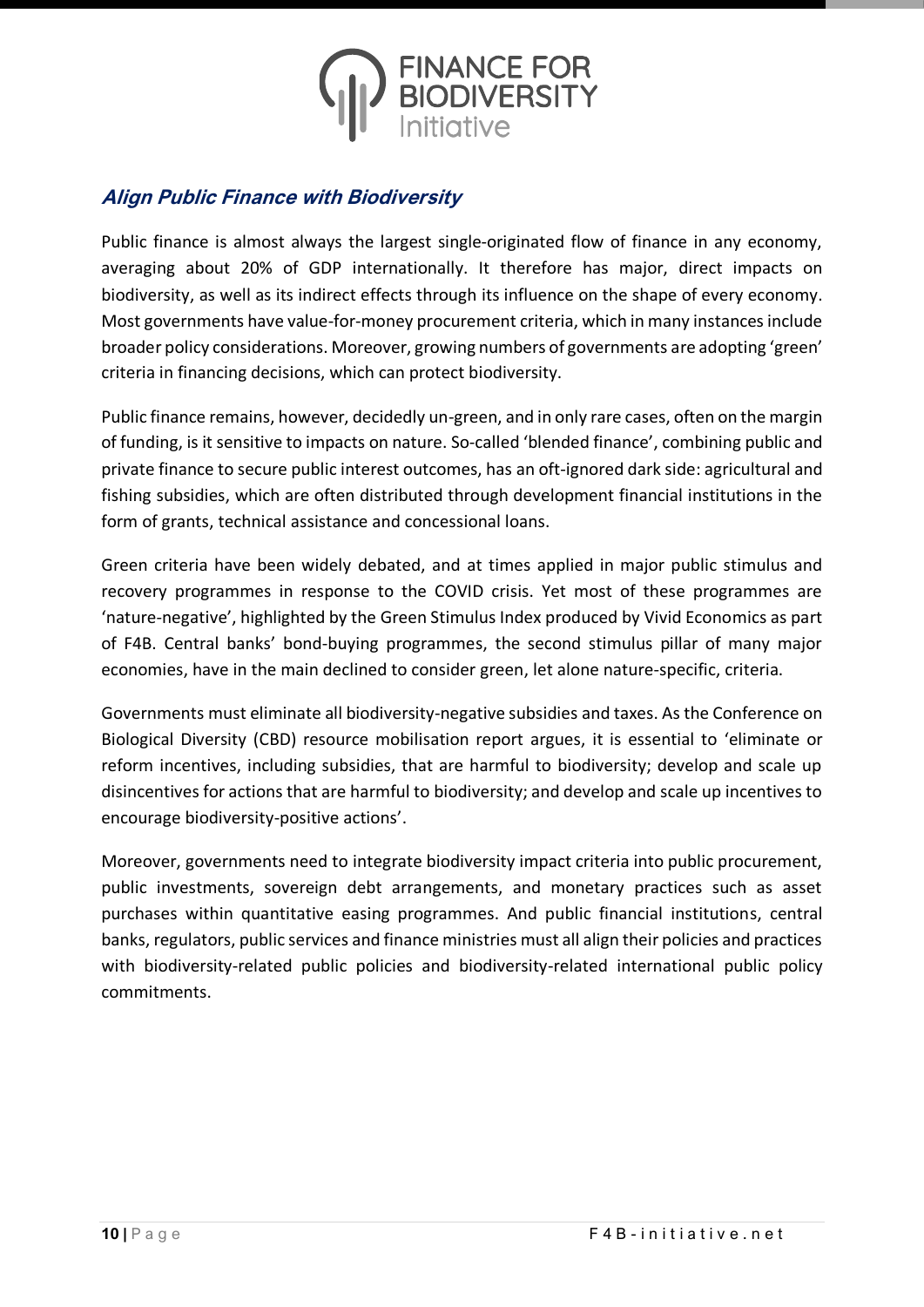

#### **Align Private Finance with Public Policy**

Global finance cannot be expected to, and perhaps even should not, set ambitious biodiversity targets independently of relevant policy developments. By the same argument, it should play a productive role in enabling the transition to sustainable development by being aligned with the nature-related goals and targets set by governments. This is obviously true for public finance, but is equally critical for private finance.

Growing numbers of private financial institutions are voluntarily committing to align their financing practices with the Paris Agreement on climate, even though this is an agreement between states. Similarly, such institutions are increasingly complying with the Guiding Principles on Business and Human Rights which has established a framework for businesses to voluntarily adhere to state-addressed human rights.

Policymakers and financial regulators can and do take steps to ensure that financial markets are in lock-step with broader public policy goals. South Africa's financial community is required to advance the country's black economic empowerment objectives. The Bank of England required UK banks to agree to accelerate financing to small businesses as a condition for providing liquidity.

Private financial institutions should be required to ensure and demonstrate that they are aligned to the public goals and targets of wherever they operate, or possible of their primary domicile. For biodiversity, this would require them to periodically undertake and report on nature stress tests of their balance sheets, and to set out a future pathway for nature impacts to track to zero or positive. Although not the focus of this paper, the same should be required in demonstrating a track to zero carbon intensity of their balance sheets by 2050.

Compliance with this requirement could be advanced by policy measures. However, once biodiversity public policy goals are set, the compliance requirement could be secured by financial regulators, ultimately as a licensing condition. There are ample precedents for financial regulators advancing policy goals, explicitly or otherwise. The People's Bank of China, and other central banks, have in recent years advanced the cause and practice of green finance, mainly with explicit reference to national development goals.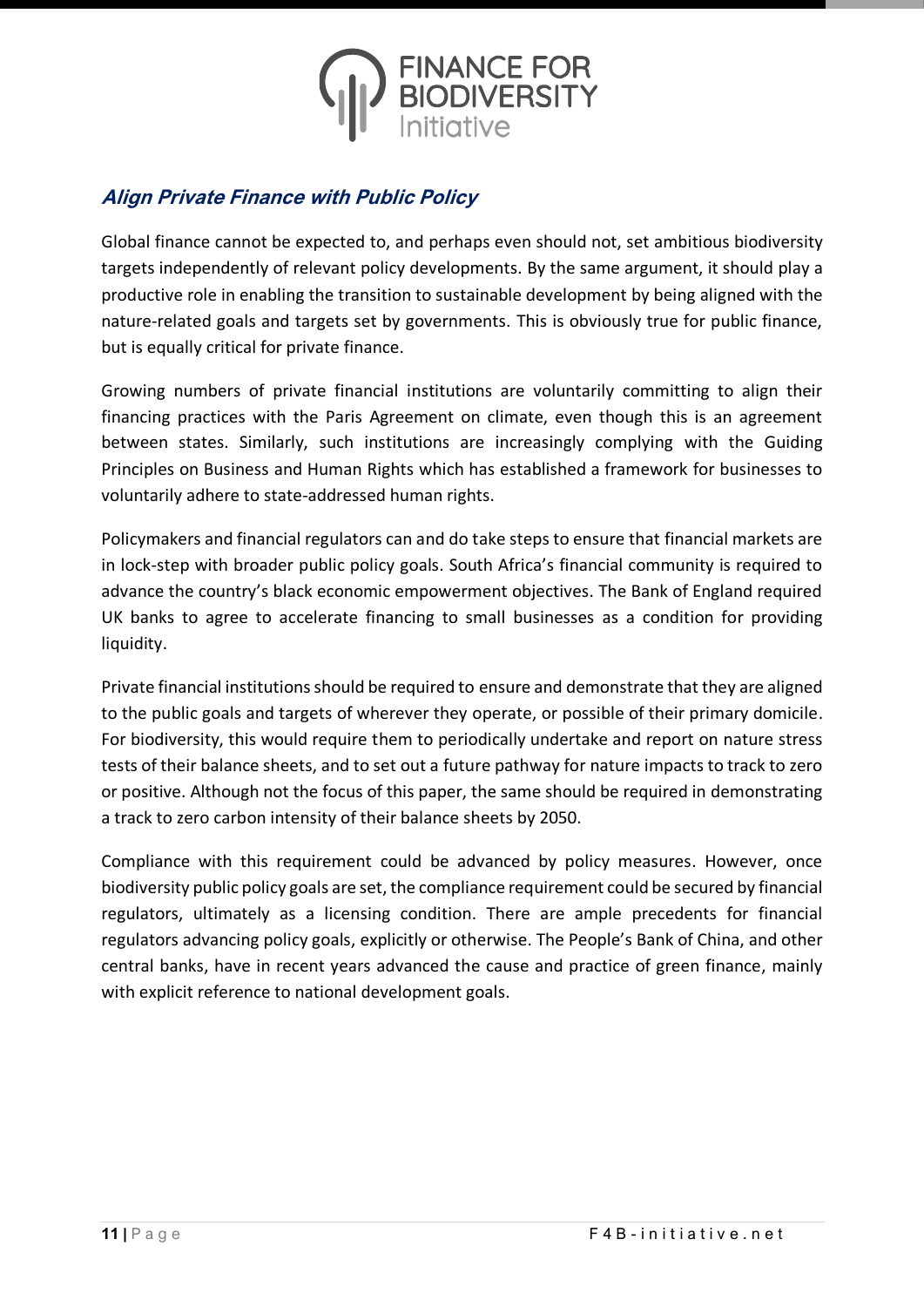

#### **Integrate Biodiversity into Financial Governance**

The governance of global finance establishes the rules that shape what and how finance flows. How financial institutions consider risks and opportunities is significantly determined not only by the merits of the project or business but also by, for example, Basel III's risk weightings, stock exchange disclosure requirements, and the regulated basis on which assets are valued.

Yet financial governance is not, as sometimes portrayed, a systematic, integrated, independent affair. Rather, it is made up of a mosaic of policymakers, regulators and standard-setters across a set of intersecting, often-competing institutions and platforms, dominated by a small number of national actors, and largely enforced across governing institutions by club rules and peer pressure.

Prior to 2014, not one central bank considered climate change to be its business. By 2020, there was not one major central bank worldwide that did not speak of its forward-looking approach to climate change. This shift was effected in large part by exemplary leadership. Such leadership acted within their authority in addressing the risk climate change poses to financial stability. But in truth, they were as much driven by a conviction that central banks and financial regulators needed to play their part in addressing a global, existential challenge. Indeed, these leaders ensured that their progress would not be impeded by incumbent governance norms by inventing a new platform: the Network of Central Banks for Greening the Financial System.

As such, those governing global finance need to ensure the materiality of biodiversity in financing decisions. Central banks and financial regulators can advance this only by acting within their authority. Yet precedent shows that their mandates can and often are broadly interpreted. Indeed, the Group of Thirty, an international body of leading financiers, in a landmark report following the Great Financial Crisis, concluded that central banks should align with long-term public policy goals (while avoiding being responsive to shorter-term public policy measures). As financial regulators, then, such alignment would mean ensuring that licensed financial institutions align their behaviour and impacts with such long-term policy goals, and not only with the needs of robust risk pricing and financial stability.

Getting started would require financial regulators, monetary authorities and finance ministries to explain the actual and likely impacts of their decisions and actions on biodiversity. It is already good practice for such actors to analyse and report on actual and likely impacts of policies, regulations and standards. Indeed, such an approach is increasingly applied to climate-related impacts.